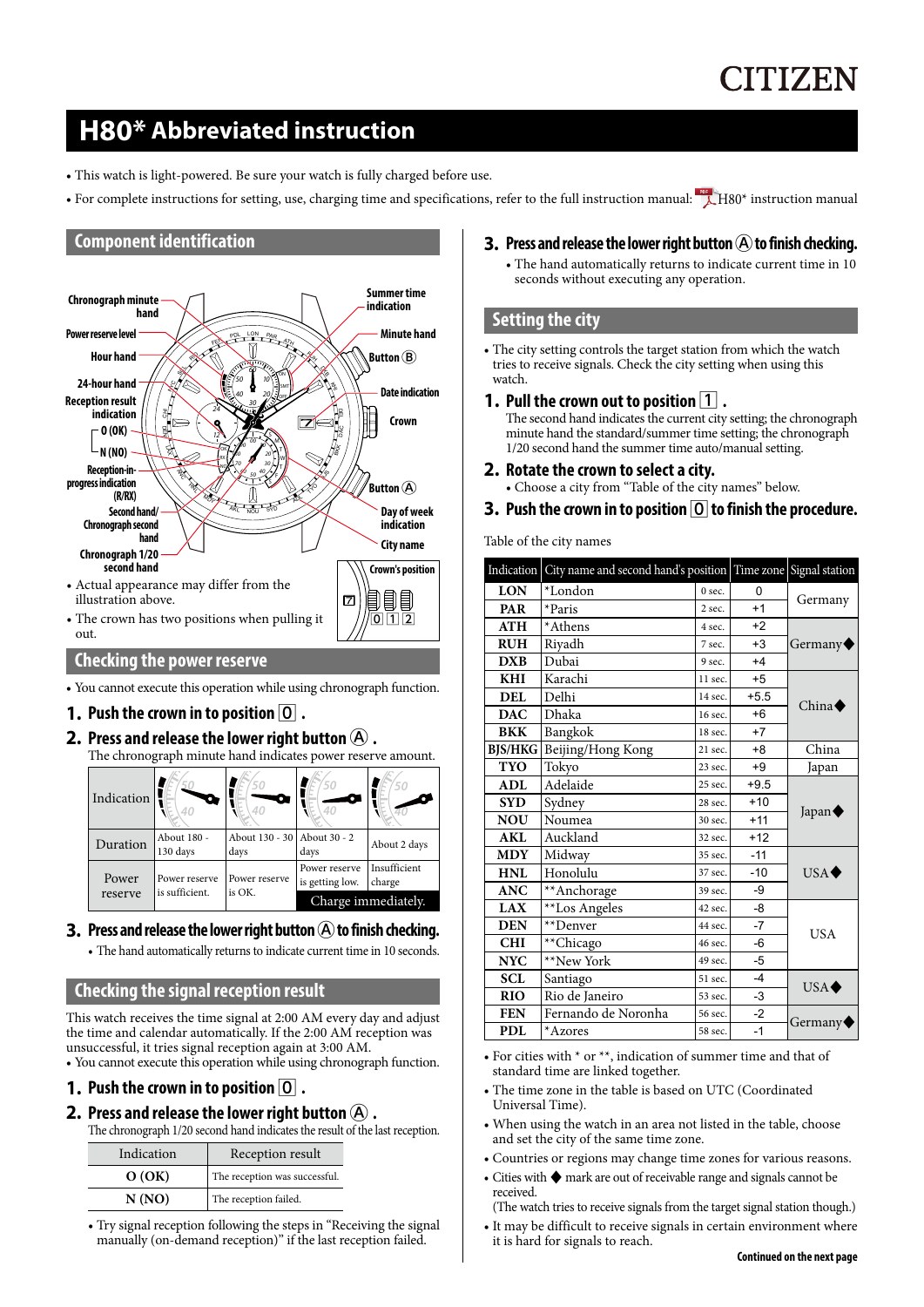# **Receiving the signal manually (on-demand reception)**

- You cannot execute this operation while using chronograph function.
- The target signal station depends on the city set.

#### **1.** Push the crown in to position  $\boxed{0}$  .

**2.** Press and hold lower right button  $\widehat{A}$  for 2 seconds or **more.**

The previous signal reception result is indicated. The chronograph 1/20 second hand points "R (RX)" after that and on-demand reception starts. (2 - 30 minutes)

• Press and hold button  $\widehat{A}$  for 2 seconds or more to cancel reception.

#### **Setting summer time**

In regions utilizing summer time, the time signal includes summer time check signal.

• You cannot execute this operation while using chronograph function.

#### **Switching summer time and standard time**

#### **1.** Pull the crown out to position  $\vert 1 \vert$ .

The chronograph minute hand indicates the current standard time/summer time setting.

#### **2.** Press and release the upper right button  $(B)$ .

• Each time you press button Ⓑ , the standard time/summer time setting changes alternately.

| Setting        | Meaning                         |  |
|----------------|---------------------------------|--|
| <b>SMT ON</b>  | Summer time is indicated.       |  |
| <b>SMT OFF</b> | The standard time is indicated. |  |

• The standard time/summer time setting can be changed automatically.

#### **3.** Push the crown in to position  $\boxed{0}$  to finish the **procedure.**

#### **Switching the summer time auto/manual setting**

#### **1.** Pull the crown out to position  $\boxed{1}$ .

The chronograph 1/20 second hand indicates the current summer time auto/manual setting.

- **2.** Press and hold the lower right button  $\overline{A}$  for 2 seconds **or more.**
	- Each time you press and hold button  $\textcircled{A}$  , the summer time auto/manual setting changes as follows:

| Indication | What to set                                                                                                                    |  |  |
|------------|--------------------------------------------------------------------------------------------------------------------------------|--|--|
|            | Auto:<br>SMT ON/OFF changes automatically de-<br>pending on whether received signals contain<br>the summer time signal or not. |  |  |
|            | Manual:<br>The standard time/summer time setting is<br>changed manually as required.                                           |  |  |

**3.** Push the crown in to position  $\overline{O}$  to finish the **procedure.**

#### **Adjusting the time and calendar manually**

- The calendar of this watch does not have to be adjusted manually until February 28, 2100 including leap years. (perpetual calendar)
- **1.** Pull the crown out to position  $\boxed{1}$ .
- **2.** Press and hold upper right button  $(B)$  for 2 seconds or **more.**

The second hand points the 30-second and the chronograph minute hand the 60-minute.

- **3.** Pull the crown out to position  $\boxed{2}$ . The second hand points 0 second and time and calendar become adjustable.
- **4.** Press and release the upper right button  $(B)$  repeatedly **to change the hand/indication to be corrected.**
	- Each time you press button  $(\widehat{B})$ , the target of adjustment changes as follows and it moves slightly. Minute/hour/24-hour hands → Date indication → Day of week (chronograph  $1/20$  second hand)  $\rightarrow$  Year/ month  $\rightarrow$  (Back to the top)
- **5. Rotate the crown to adjust time, date indication, day of week, year and month.**
	- When you rotate the crown quickly, the hand/indication will move continuously. To stop the rapid movement, rotate the crown.
	- Year and month are indicated with the second hand. The month is indicated by the hour area.



The year corresponds to the years since leap year and is indicated with the position of the second hand.

EX.: to set to April 2015 April → 4 o'clock area  $2015 \rightarrow 3$ rd year since leap year



- **6. Repeat steps 4 and 5.**
- **7.** Push the crown in to position  $\overline{O}$  in accordance with a **reliable time source.**

The second hand starts moving.